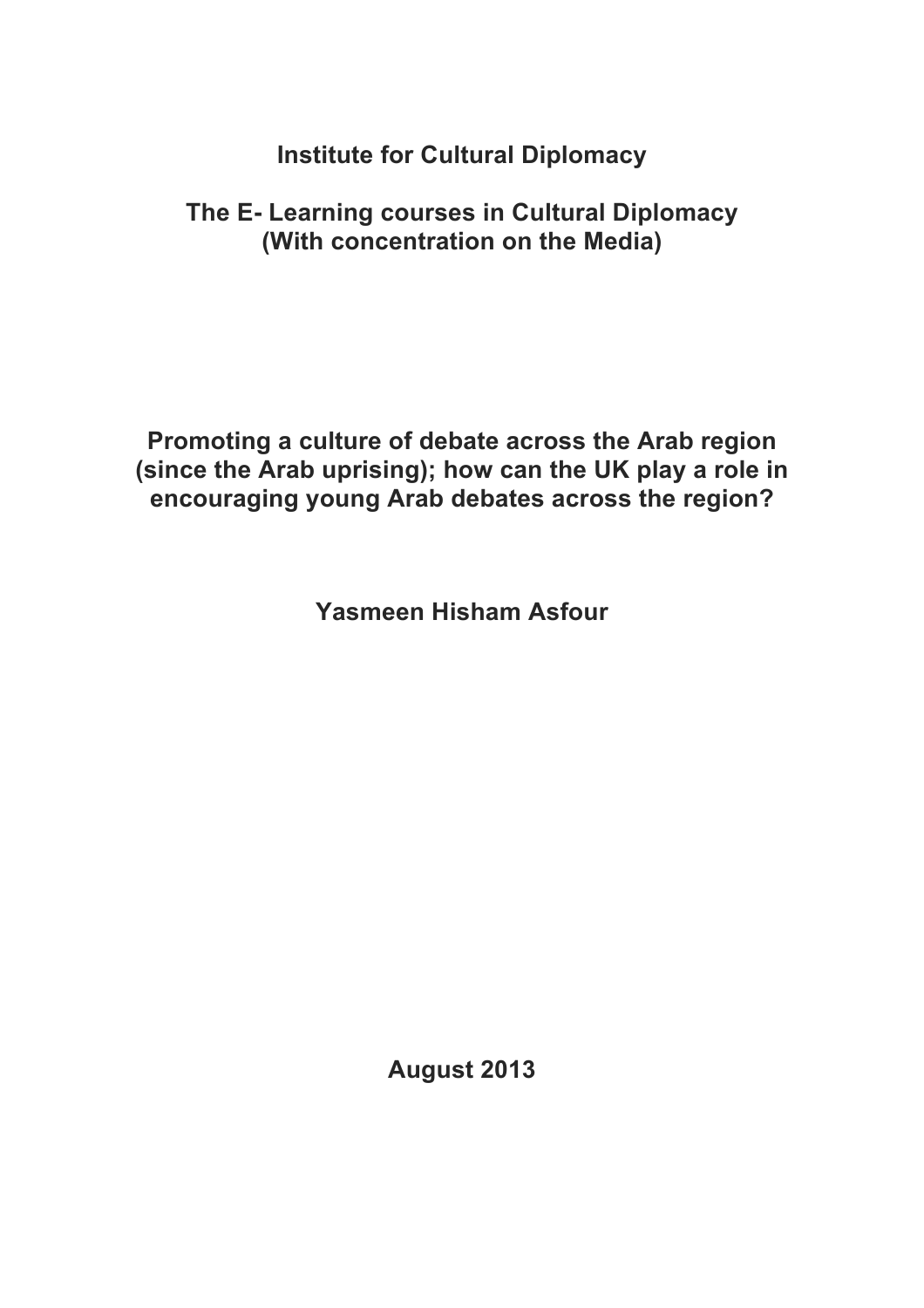### **Table of Contents**

| Introduction on Cultural Diplomacy                                                              | 3  |
|-------------------------------------------------------------------------------------------------|----|
| A Changing world                                                                                | 5. |
| A role in helping to ensure that change delivers as peaceful<br>and stable outcome as possible? | 7  |
| Regional programs that target young Arabs                                                       | 9  |
| Conclusion                                                                                      | 13 |
| References                                                                                      | 15 |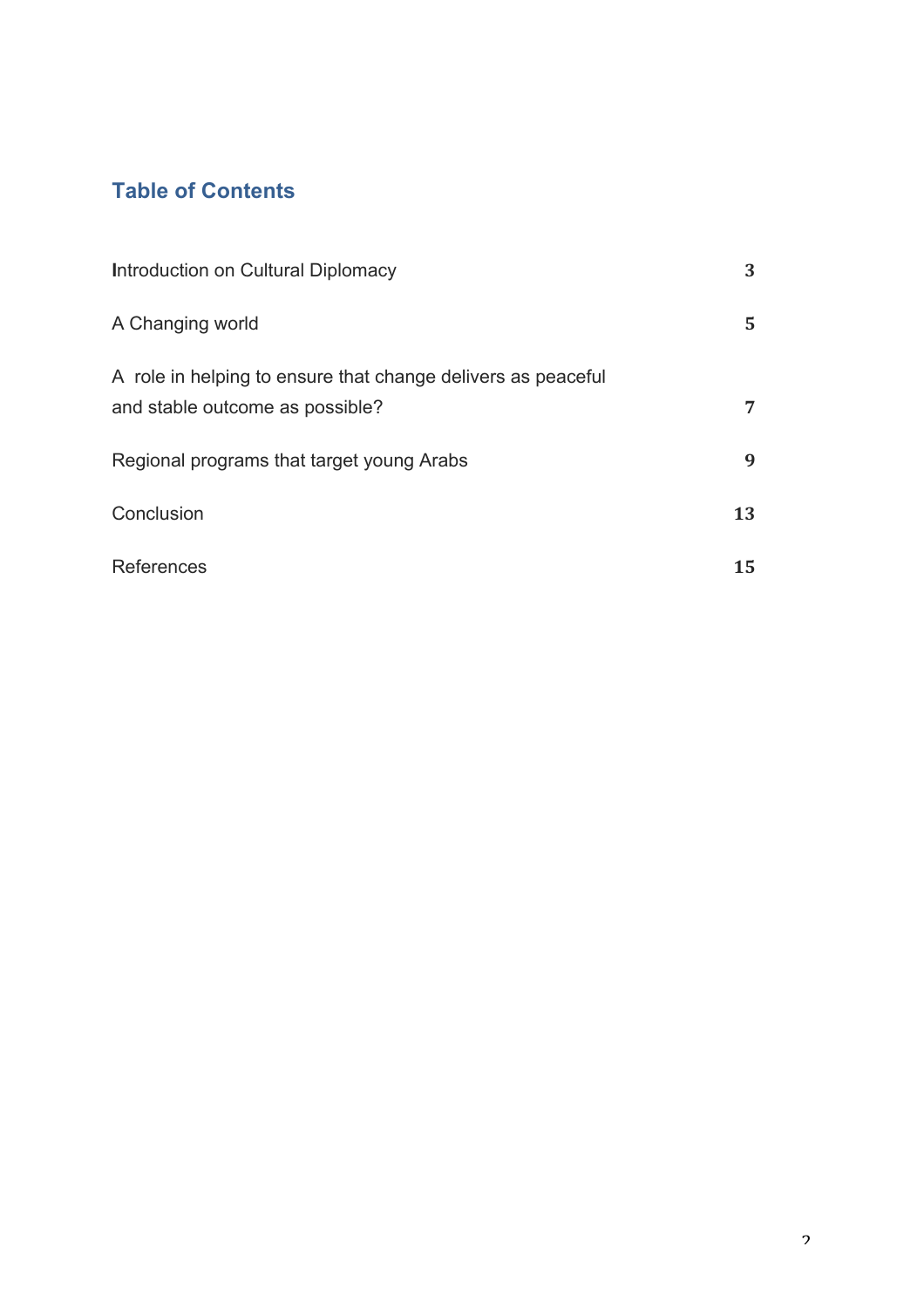### **Promoting a culture of debate across the Arab region (since the Arab uprising); The UK's role in encouraging young Arab debates across the region.**

*Change is not about Western agendas, it's about the Arab people themselves standing up and saying what they want to happen. And it's about governments engaging in dialogue with their people to forge a way forward, together.1*

With the world constantly changing, the way developed countries engage with other countries and their citizens has to be updated and adapted all the time to find new ways to connect with public opinion in emerging powers around the world in support of human rights and freedom, and to stimulate innovation. This is where cultural diplomacy plays a major role in building trust between countries and their people. Today, power in the world is perceived differently and perhaps distributed in a pattern that resembles a complex three-dimensional board game. On the first block comes the largely unpopular military power, and then comes the economic power in the middle, which has been multipolar for more than a decade. The last block is the realm of transnational relations that cross borders outside of government control and includes diverse non-state actors. These types of relations have been largely adopted by most countries if not all in the new age of cultural diplomacy and media where citizens are constantly witnessing and calling for change.

In a world where people need to learn about others far more than they need to project themselves, governments around the world need a fresh understanding and a revised agenda for cultural relations. 'Such an agenda would take account of the new reality of mass peer-to-peer global cultural contact.<sup>'2</sup> As the changes in international cultural relations happen, the rationale shifts and the technological capabilities change; we can expect to see innovation in cultural relations. This ongoing change has profoundly shifted the landscape, particularly in the Arab region, and had implications far beyond. There is now a renewed sense of people's confidence and pride in the region, strongly connected to a renewed sense of their own multiple and co-existent identities and possibilities in the contemporary world. There is an appetite to build on this new sense of energy and the opportunity to build trust through cultural exchange. For such coherent relations there is a direct related question of language. For this reason, among many others, there is a strong predictor of trust and easier acceptance towards the UK. Maintaining and increasing levels of trust is vital for the UK's long-term future; 'when people of different countries trust each other more, they trade and invest in each other more<sup>3</sup>

<sup>&</sup>lt;sup>1</sup> UK Prime Minister's speech to the National Assembly Kuwait, 22 February 2011,

https://www.gov.uk/government/speeches/prime-ministers-speech-to-the-national-assembly-kuwait

<sup>&</sup>lt;sup>2</sup> Influence and attraction report, Culture and the race for soft power in the 21st century, published by the British council, Author: John Holden, Associate, Demos, and Visiting Professor, City University, London, assisted by Chris Tryhorn, Associate, Demos

<sup>&</sup>lt;sup>3</sup> Knack, Sand Keefer, P (1997), 'Does Social Capital Have an Economic Payoff? A Cross-Country Investigation' The Quarterly Journal of Economics 112:4, pp.1251-1288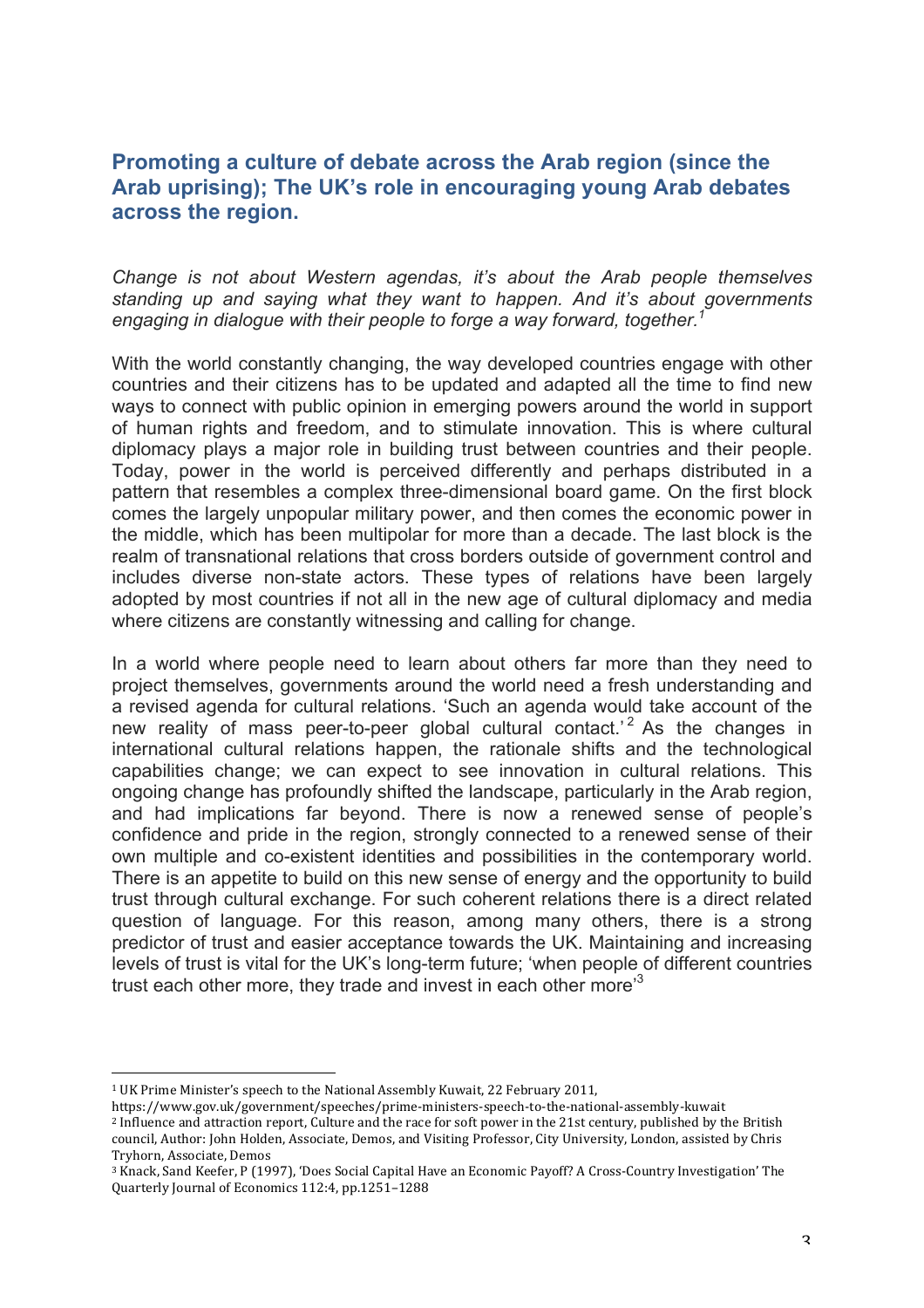The UK, with its world-renowned cultural and creative institutions, now has a historic opportunity to take a leading role in the understanding of, and action in, zones of conflict and post-conflict in the Arab region. The UK needs to take action to properly accompany the MENA region on its journey of transition. Whilst the trust in Western governments is low in the Arab region, people's respect for international values is high. The uprising in the region has renewed people's sense of confidence to build on mutual trust through telling of stories of change in the region. The UK's creative and cultural sector has a strong potential and supporting role to play in enabling people of the region to create, amplify and share a fresh image of them in the world. However, it remains unclear whether the dramatic rise of ultraconservative movements across the region might result in new restrictions placed on freedom of expression. This is reflected in the overwhelming victory of Islamic parties in Tunisia and Egypt, which also indicates a change in the cultural landscape. Now more than ever, there is an opportunity for the UK to engage with the creative sector within the Arab region.

This paper will look into the developments of cultural diplomacy towards the Arab region in particular, and will focus mainly on the UK's role in bringing international opportunity to life by looking afresh at its entire engagement with the region, through development programs and cultural exchanges. By using the British Council and its programs as a vehicle to promote a culture of debate across the Arab region, the UK is encouraging youth engagement in leading democracy there, post-Arab uprising. The paper will also illustrate that the UK has the unique chance now to participate and assist without being seen as dominating or imposing.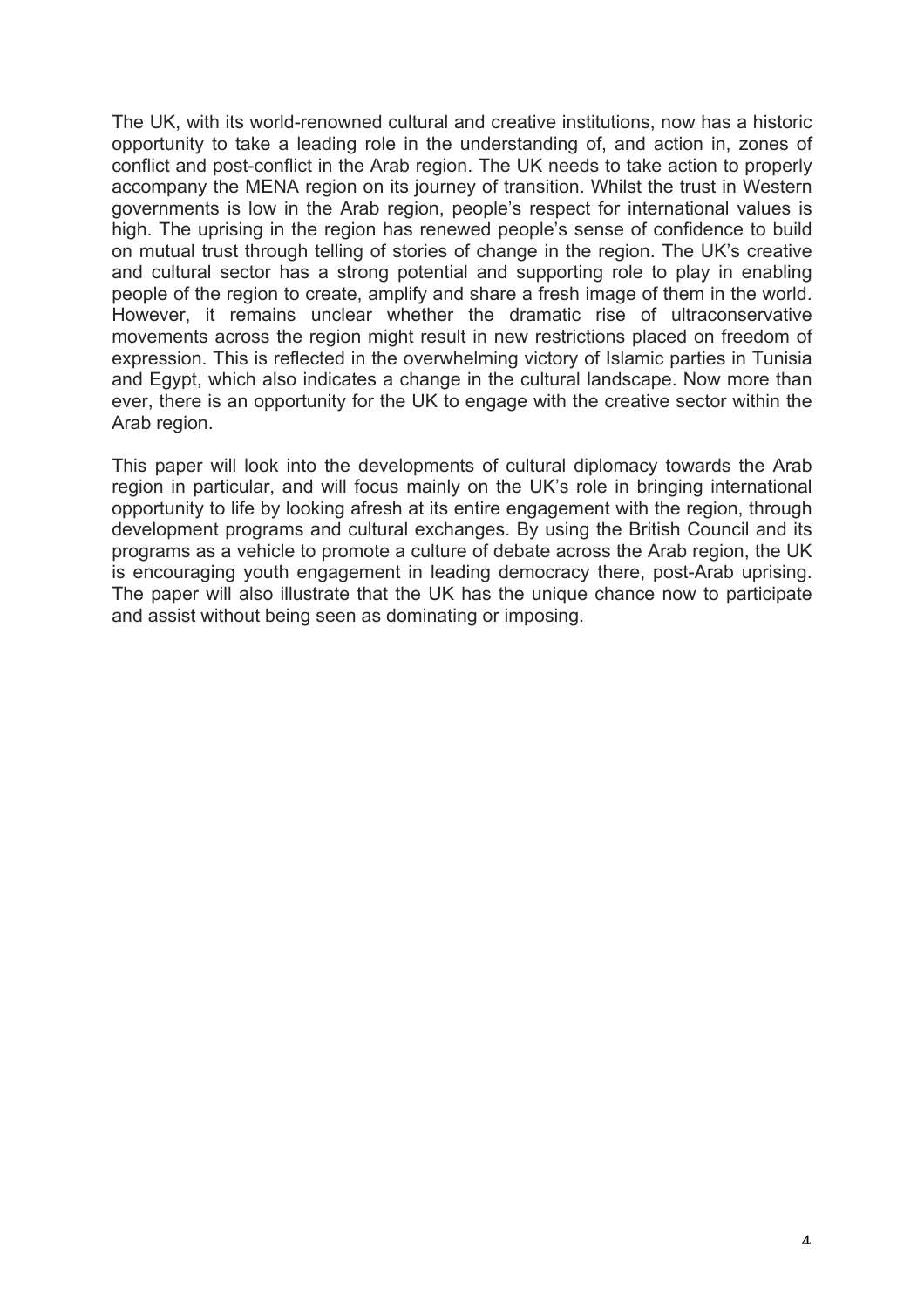# **A Changing world**

From humankind's earliest beginnings, groups of people, whether tribes or nations, have expressed themselves through cultural forms and have sought to show their values, skills and knowledge to others through cultural display and the exchange of gifts. Early diplomacy meant relations not between nation/States but between cultures, and in a changing world, citizens encounter a greater range of cultures than ever before.

Today, it is far from clear how we measure a balance of power. Like many basic ideas, power is a contested concept; no one definition is accepted by all who use the word, and people's choice of definition reflects their interests and values. We must specify who is involved in the power relationship including the scope of power as well as what topics are involved which reflect the domain of power. Still, any attempt to develop a single index of power is doomed to fail because power depends upon human relationships that vary in different contexts. The concept "power" is surprisingly elusive and difficult to measure, but such problems do not make a concept meaningless. Hard power in its military shape remains important and a vital source of power in this century as it provides a degree of security. However, as military power remains a crucial component of power in world politics, it will not have the same utility for States that it had in the nineteenth and twentieth centuries. In an age where globalization will spread technical capabilities and allow broader participation in global communications, the combination of hard and soft power including cultural preponderance is required. Essentially, hard power will become less dominant and there will be a need to discover how to become a smart power.

In the same context, the success of soft power efforts will depend upon the ability to attract and create credibility and trust. The soft power of a State rests heavily on its culture, political values when it lives up to them at home and abroad and its foreign policies being legitimate and having moral authority. With soft power, what the target thinks is particularly important, and the targets matter as much as the agents. Cultural diplomacy is the prime example of soft power. It has the potential to create a unique atmosphere of openness often through a shared experience of a cultural event. This type of power may appear less risky than military power for instance, but it is often hard to use, easy to lose and costly to reestablish. As soft power depends upon credibility, when a State is perceived as manipulative and information is seen as propaganda, its credibility is destroyed. While cultural initiatives can never compensate for opposition to policies, they can help to keep alive appreciation for values and contributions to culture and learning. Despite the opposition to Western policies by most Arabs for example, populations still believe a Western style democracy would work in their country.

Cultural diplomacy, in the widest sense, has increased in importance. It forms an important component of the broader endeavor of public diplomacy, which basically comprises all a nation does to explain itself to the world. Conventional wisdom has always held that the State with the largest military prevails, but in an information age it may be the State or non-States with the best story that wins. In the aftermath of 9/11 foreign policy measures were significantly shifted. Photographs captured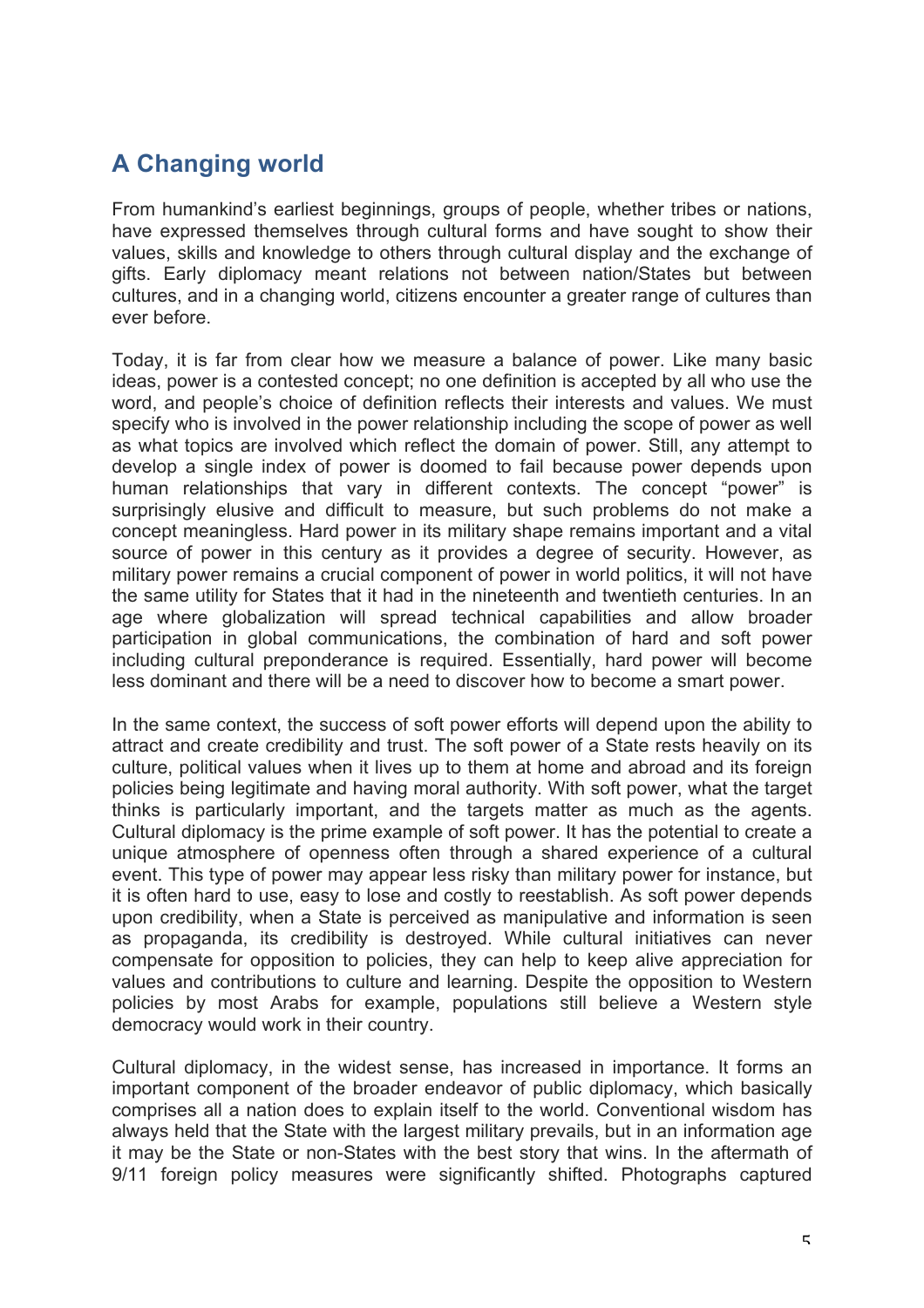aspects of the devastation and the rescue were instantly shared and broadcasted around the world, generating an overwhelming response of empathy and sympathy. Soon after, policymakers appear to believe that military force is the sufficient response to radical terrorism. The credibility of Western States, the UK and United Stated in specific, was greatly compromised and declined. There were practical causes of the widespread discontent in the Middle East. Ever since, the region and the whole world have been watching to see if the military force of the United States in particular will match its efforts to repair damaged societies, insuring the utmost is done to fulfill its humanitarian responsibilities. Building understanding, respect and trust to alleviate the feeling of being damaged will require time, as well as cultural diplomacy, because no amount of cultural diplomacy, however skillfully deployed, can win back world opinion in the face of policies that are resented and despised, if not tailored and deployed based on common values shared by all citizens of the world. It is rightly recognized that vigorous cultural diplomacy can sustain appreciation for the values and ideals. In the same context, the Arab upspring comes as a peak opportunity and the time to build bridges and open up again. This is where cultural diplomacy can be deployed to win the hearts and minds of these vulnerable societies. In that sense, cultural diplomacy should be a process of building bridges, not a one-way street. States must invest in developing respect for others and their way of thinking to increase mutual understanding and acceptance. Public and cultural diplomacy will be successful only if executed by skilled and committed people willing to invest their efforts for this purpose and are aware that diplomacy is always a two-way street.

Culture diplomacy, aptly described as the exchange of ideas and other aspects of culture among nations and their people to foster mutual understanding, provides a critical, maybe even the best, tool to communicate the intangibles that make States great: individual freedoms, justice, and opportunity for all; diversity and tolerance. To be successful, States' cultural diplomacy must contain communicating aspects of values of diversity, opportunity, freedom of expression and so on. It should cater to the interest of the host country or region by also offering expertise in the spirit of exchange and mutual respect in order to open doors and form part of a long-term relationship. In other words, understanding the environment is a pre-requisite for effective diplomacy, in which cultural initiatives that become integrated into the life of the host country have the strongest and most lasting impact. As always, programs that fit the local climate will work best. The UK's 'Young Arab Voices' regional program presents a key evidence of such approach, by firstly recognizing the needs of citizens of the Arab region, conducting activities based on each country's concerns and challenges and implementing events in an environment that best fits the local people. The success of such a program will be demonstrated later on throughout this paper.

In a world made smaller by globalization, and one in which non-governmental actors and organizations exert increasingly greater influence, public opinion matters more, not less. That is an important fact for governments to take note of. The speed and frequency of global communication – both physical and virtual – is growing exponentially, and the content of that communication is often cultural. The resources that governments are prepared to devote to cultural activity and cultural diplomacy are clearly a major factor. Launching a forceful, energetic policy of cultural diplomacy would require leadership from the Governments and States' Departments as well as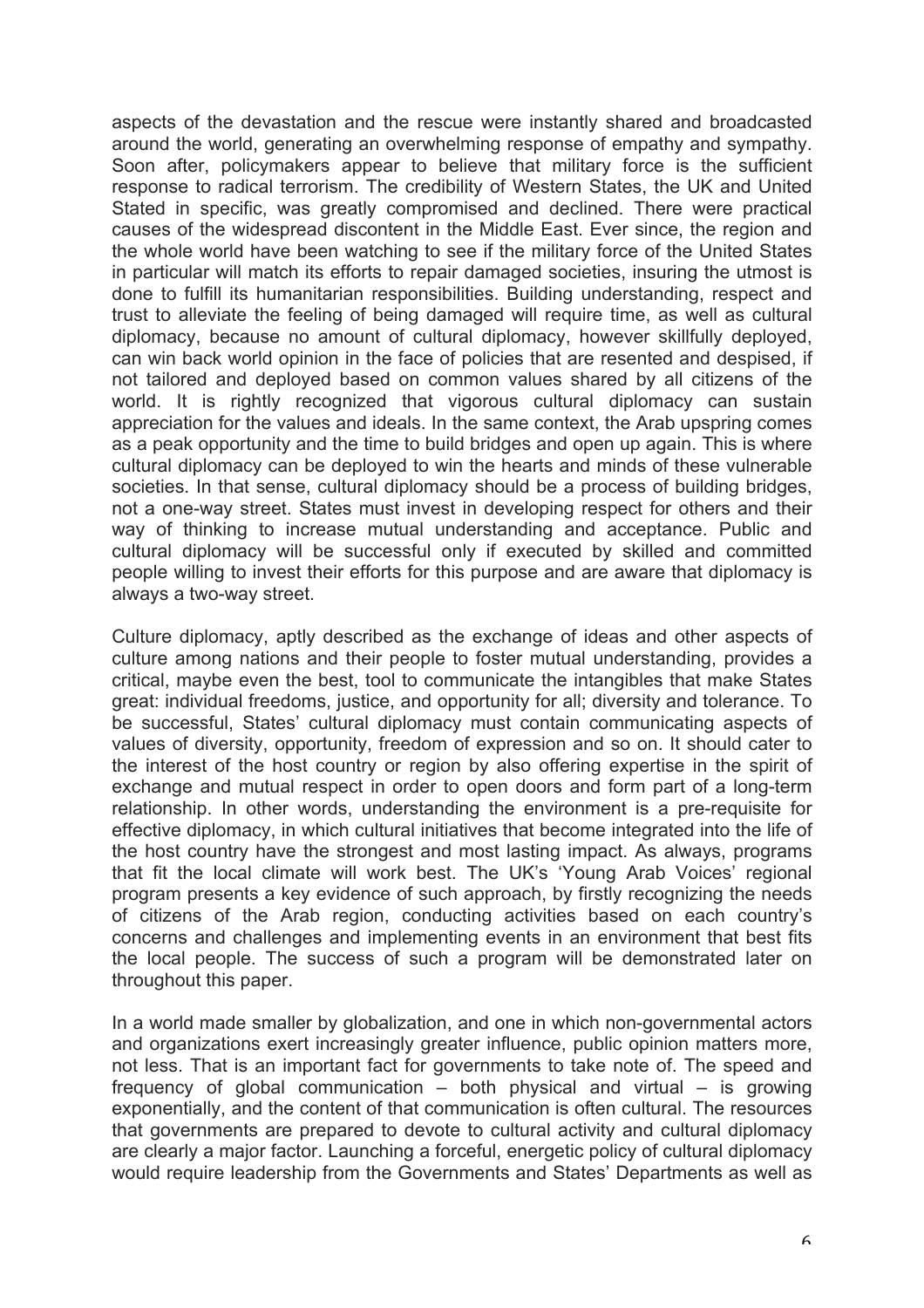partnerships with the private sector, not to mention adequate funding. These actors are most visible and important in terms of formal cultural relations. The UK's British Council is a paradigmatic example of cultural agencies involved in this field. The British Council represents the cultural diplomacy agency for Great Britain and is subsidized by government but exists as an autonomous agency.

*In the United Kingdom we are fortunate to have some immense assets and advantages in this area: the English language, connecting us to billions of people; links to almost every other nation on earth through our history and diverse society; skills in financial services, engineering, science and technology that are second to none; and fine institutions like the British Council, BBC World Service and our historic universities which are beacons for democratic values around the world.<sup>4</sup>*

Britain remains a modern day cultural superpower, and commits today more than any other time to play a full part in helping to liberate ingenuity and talent and champion it all over the world. It is evident that there is a growing seriousness about, and expenditure on, cultural relations in countries across the Middle East. Cultural diplomacy and 'national projection' came to occupy an important place in British policy towards the Middle East. 'The British Council and the official overseas information services sought to mobilize pro-democracy committees, education and exchange programs, commercial magazine publishing and book distribution as well as the British film industry in a bid to bolster British prestige and facilitate the wider policymaking process.' 5

#### **Can the West, the UK in particular, play a role in helping to ensure that change delivers as peaceful and stable outcome as possible?**

As recent events have confirmed, denying people their basic rights does not preserve stability, rather the reverse. '*Our interests lie in upholding our values - in insisting on the right to peaceful protest, in freedom of speech and the Internet, in freedom of assembly and the rule of law. But these are not just our values, but the entitlement of people everywhere; of people in Tahrir Square as much as Trafalgar*  Square.<sup>6</sup> The rapprochement of people is only possible when differences of culture and outlook are respected and appreciated rather than feared and condemned. In this way, the UK can bring the best of itself to participate in building a richer world community, supported not by diplomatic patronage but by joint creativity, the interchange of opportunities, artistic friendship and mutual cultural inspiration. The UK arts and cultural sector has a clear opportunity to play a supportive role and work on helping to span the gap between the established and the emergent, the institutional and innovative, to support the negotiation of emerging ideas and to offer ongoing opportunities for people to play their full part as active citizens. This is an opportunity to initiate an international collaboration and conversation between the region and the rest of the world on cultural diplomacy during, and in the aftermath of,

<sup>&</sup>lt;sup>4</sup> RT Hon. William Hague MP, Secretary of State for Foreign and Commonwealth Affairs. Influence and attraction report, Culture and the race for soft power in the 21st century, published by the British council

<sup>&</sup>lt;sup>5</sup>'A Certain Idea of Britain': British Cultural Diplomacy in the Middle East, 1945-57, Vaughan, James R., Summer 2005, Vol 19 Issue 2

<sup>&</sup>lt;sup>6</sup> UK Prime Minister's speech to the National Assembly Kuwait, d 22 February 2011,

https://www.gov.uk/government/speeches/prime-ministers-speech-to-the-national-assembly-kuwait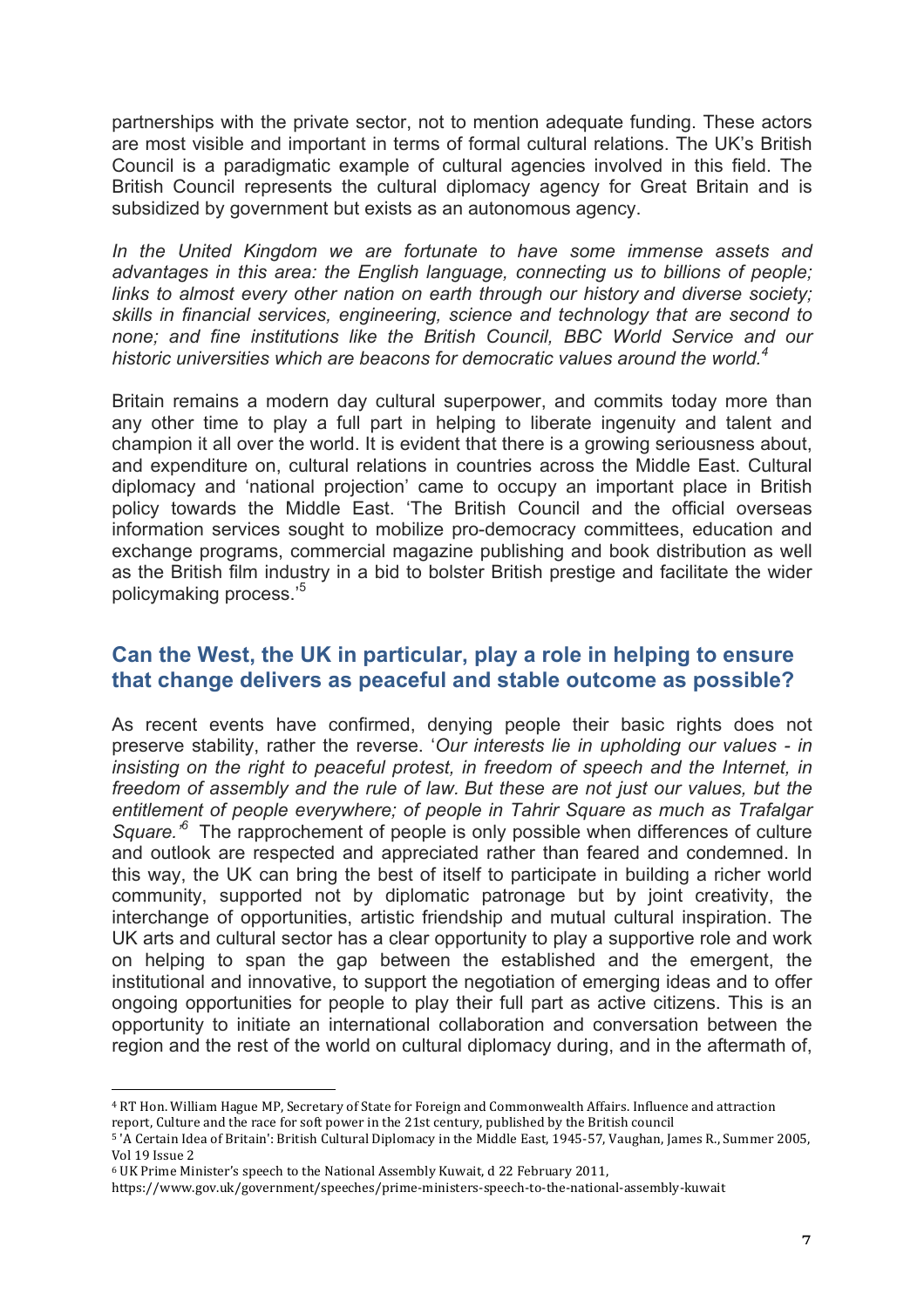periods of conflict and upheaval. This international collaboration involves debates organized for youth debaters from the MENA region to team up with other youth debaters from the UK for instance, to share their different arguments and opinions Moreover, the development of a lasting and deep engagement with this approach will deliver clear and mutual benefit, at a time when cultural diplomacy and the exchange of ideas are increasingly at the heart of the wider process of social and political change.

Given the unprecedented changes taking place, now is the time to ask: how can the UK recalibrate its ties in this region? How can it build trust with the new generation of young people with so much ambitious ideas for a better future? How can the UK promote its values of freedom of expression and dialogue in a region where its credibility has been shaken?

A tide of change has surged through the Middle East and North Africa since 2011. There has been an almost constant stream of art journals, conferences, films and art exhibitions focused on representing and interpreting what has happened. Change has not happened simply in terms of violent confrontation and civil uprising. There has been a revolution of thought, of ideas, of behaviors, of images, shared in seconds across the region, and across the world. These changes have renewed people's sense of confidence and perception of their own identity and their potential in the region, and this new sense of national identity will enable the sharing of practical experience about the creation of free and open wider societies. In the light of the changes the region is witnessing, 'non-state associations have begun to proliferate, especially in Tunisia and Egypt, in order to provide support and professional training and opportunities in the region and internationally.<sup>7</sup> The role of NGOs and the third sector will increase, and today, institutions have an opportunity and responsibility to work on grounding people-to-people dialogue.

We are living through a time of great change and tremendous potential. Across the Arab region a largely young populace, inspired by past revolutionary histories in their own countries and also by the drive of their generations in other states, are taking to the streets. These young people want what all citizens want: societies that are fair, democratic, supportive, accountable and stable. Protest has not just occurred on the streets but also within the cultural sphere, aided by the digital revolution and the globalization of culture. This generation is determined that the future should not be like the past. After growing up in an atmosphere of injustice, inequality and corruption, many young people have ambitious ideas for a better future. This is the prime point where the UK can and need to engage with them urgently and help them secure and build on the changes the people have helped create. It has been these young people who were at the visible crest of the loud and insistent movements calling for change in the region, alongside mature institutions and individuals. Moreover, it will be these young people, as they establish themselves as active citizens in their communities and nations, who will be shaping social, political and cultural developments in the years to come.

This loud explosion of creative expression, which spread rapidly across the Arab region post-Arab uprising, must be comprehended and guided. Building on this idea,

<sup>7</sup> Voices of the People, Post-war Reconstruction and Development Unit, University of vork, published by the British Council, Paul Howson, Peter Jenkinson, Shelagh Wright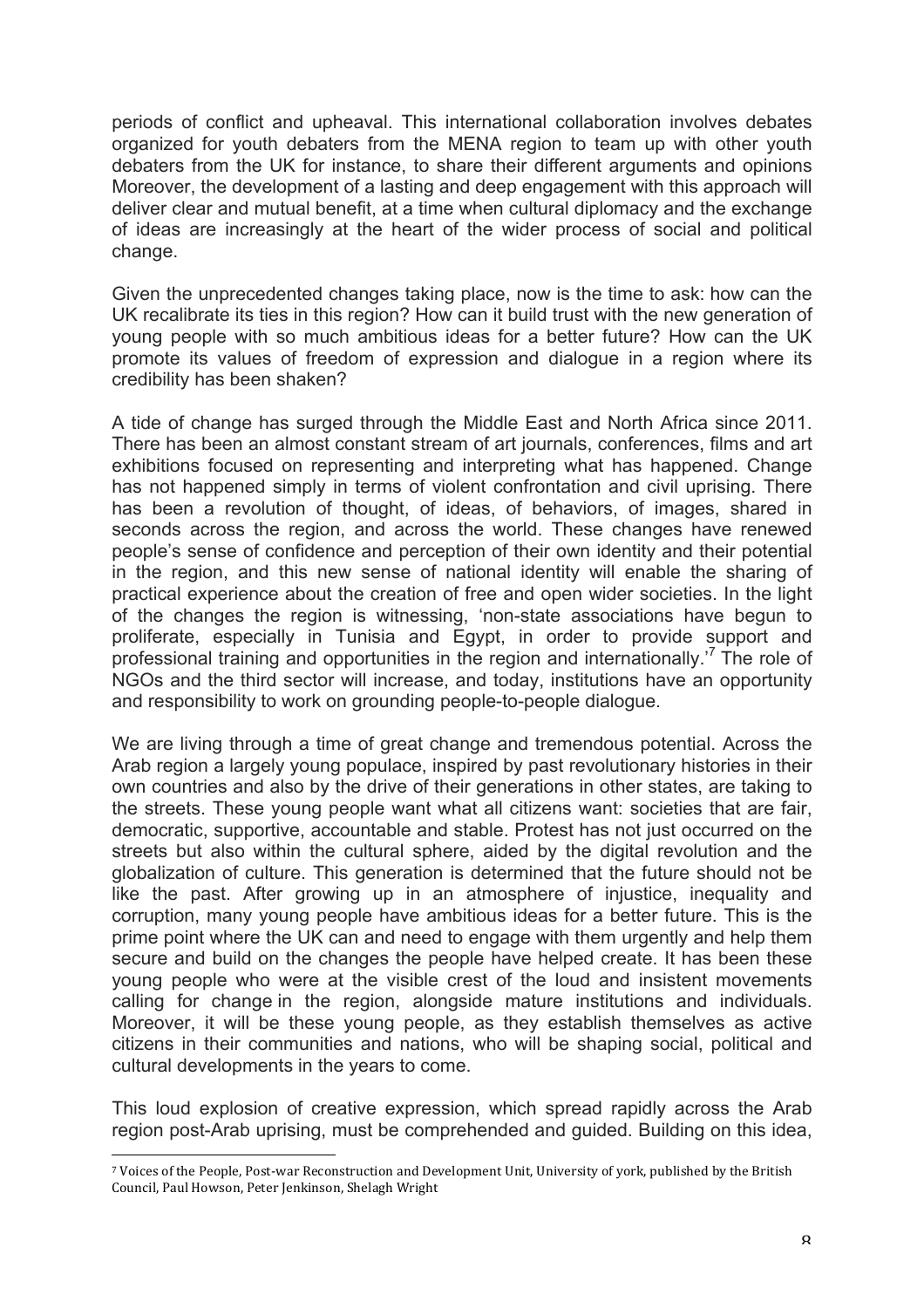and for the UK to make the most of the increasing opportunities for international communication and cultural engagement, the UK needs to stay ahead in the commerce of culture and ensure a continuity of exchange of ideas, research, creativity and sharing knowledge and expertise. Thus, the British Council is one agent that is used to build trust between the UK and other countries worldwide, and drawing on common concerns and values such as freedom of expression through debate and dialogue is a key step in building trust in host countries. In the same sense, people in the Arab world might resent countries of the West but will hardly disagree when it boils down to values of democracy, good education, decent living and so on. The British Council's experience in Egypt, Tunisia, Libya and less intensely in Jordan and other Arab countries is evidence of its efforts in building programs that enhance leadership and skills, and give participants personal confidence to succeed in all aspects of their lives. The UK's approach to the Arab uprising is upholding universal values, rights and freedoms, with respect to the different cultures, histories and traditions of the countries in the region. For this reason, along with the supporting factor of partnership with local partners, the British Council's programs proved to be successful.

### **Regional programs as a vehicle to setting up debating clubs and forums, and organizing a set of training tools that target young Arabs.**

The British Council as a UK agent spread across the Arab region aims at developing skills and opportunities for youth-led debate across the Arab region, and supports building better understanding of democracy and youth participation through dialogue in the region. In many ways, such institutions are the most effective formal players in cultural diplomacy, especially when they are independent of government and direct political control, but accountable to the public through funding agreements and governance structures. They are by definition motivated by cultural concerns and believe in the inherent value of the arts and culture. It is in involving the local communities that the British Council can and is leaving a legacy.

'In the very early days of the Arab Spring, the UK established an Arab Partnership, with \$180 million of funding for projects to strengthen fundamental building blocks of democracy like media, like election observers, and legal and judicial systems.'8 Also in 2011, the 'Anna Lindh Foundation'<sup>9</sup> and the British Council jointly launched the 'Young Arab Voices' regional program, a vehicle that aims at providing opportunities, tools and capacity building for the involvement of youth in running and managing effective debating for the purpose of enriching the pluralistic democratic dialogue existing in the Arab world. The Anna Lindh Foundation and the British Council jointly develop and manage the program out of their regional responsibility, co-financed through the 'Arab Partnership Fund'<sup>10</sup> of the UK Foreign and Commonwealth Office and the European Union, in addition to receiving the institutional support of the

<sup>9</sup> http://www.euromedalex.org/about

<sup>&</sup>lt;sup>8</sup> The Future of the West: The UK's Evolving Role in the World, https://www.gov.uk/government/speeches/thefuture-of-the-west-the-uks-evolving-role-in-the-world

<sup>10</sup> https://www.gov.uk/government/policies/working-for-peace-and-long-term-stability-in-the-middle-east-andnorth-africa/supporting-pages/the-arab-partnership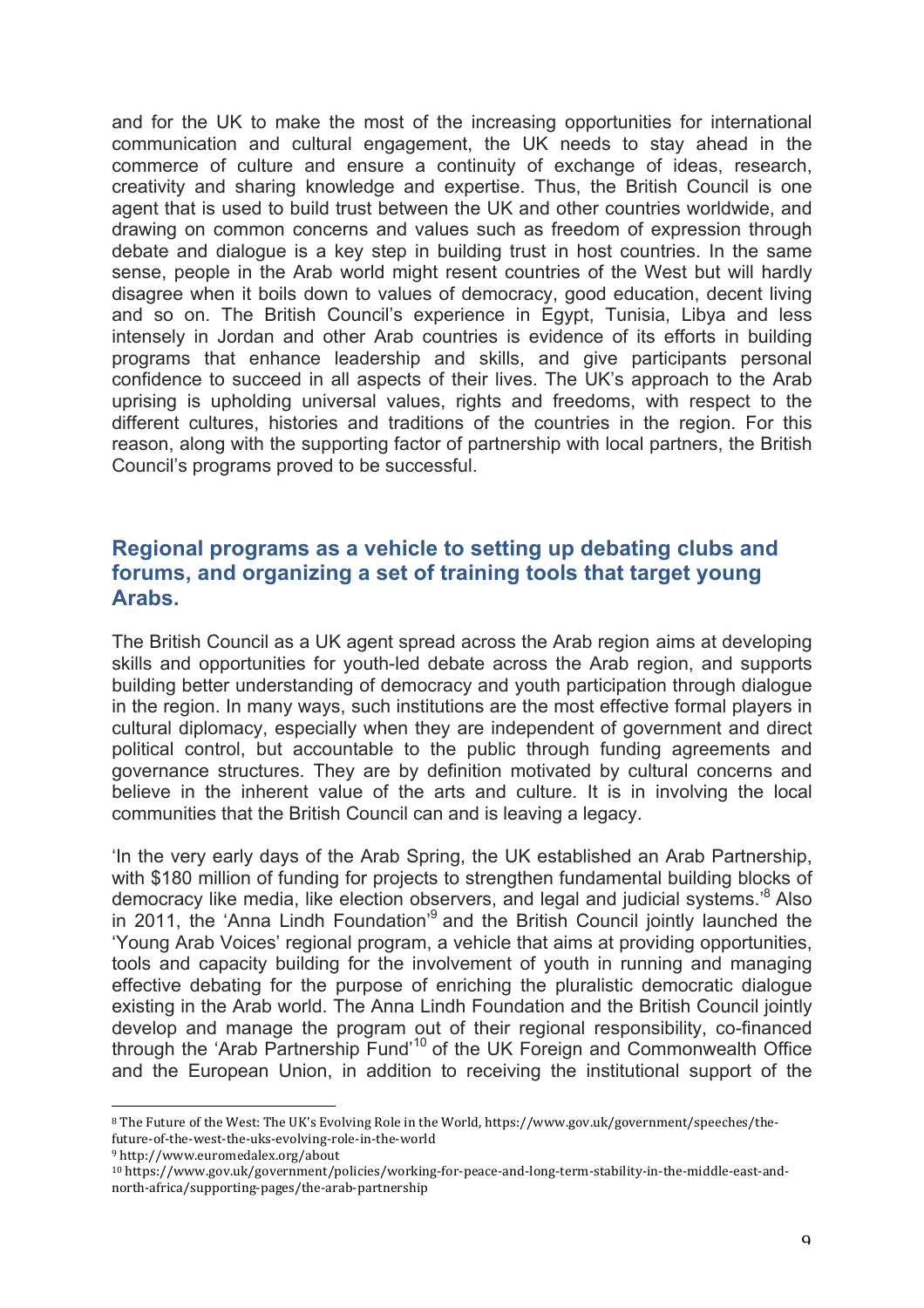League of Arab States. 'The program depends on establishing partnerships with the education sector, as well as the civil society sector; from NGOs, youth groups, culture centers, schools and universities, as well as the concerned ministries in the targeted countries: Jordan, Egypt, Libya, Tunisia, Algeria and Morocco.<sup>11</sup> The core of Young Arab Voices consists of a program of debates implemented by civil society organizations and institutions, for example NGOs, schools, universities and local associations. In the program's first and second year, 'Young Arab Voices supported more than 9,000 Egyptians from across 17 governorates to debate the social and political issues of their choice, and trained 453 young people in debating skills, and <sup>r</sup>an 27 debates.'<sup>12</sup>

The story of the Arab youth who grew up under the autocracies of Mubarak, Qaddafi and ben-Ali is not a happy one. The year 2011 would change that landscape, as uprisings swept across what had been considered one of the most stagnant parts of the world: the 'waithood' was over and a new era for young Arabs was launched – or so it seemed. A new discourse was born within academic, professional and even policymaking circles in which youth were front and center. Youth thrived on citizen engagement. In the many seasons of the Arab transition, both formal/institutionalized and informal types of civic engagement were growing rapidly, though in a somewhat infrequent manner. In order to sustain momentum and to maximize the impact of youth capital, the active involvement of various stakeholders such as civil society, the private sector, the State and the media are needed.

In many societies and cultures, certain assumptions and popular stereotypes are attached to debating. These can include belief that debate is little more than a platform that distant and unaccountable politicians use to spread their views. Debate may also be seen by some as the preserve of students and intellectuals only; the community in which you want a debate to take place may see debating as a complicated exchange of abstract arguments and dense technical language. Furthermore, and in other instances, other organizations may see debate as a distraction or a waste of time. Hence, convincing audiences and potential participants of the value of public debating can be difficult.

In Egypt, the parliament elected in January 2012 and in which more than 70 per cent of the seats were won by Islamists, barely had any representation of the youth who launched the revolution. In Tunisia, where Mohammed Bouazizi sparked the revolution, young people are now retreating within themselves due to rising unemployment and a declining economy. Old and newly established political parties that do not represent youth interests and which have little representation of the youth themselves are now occupying the political void created by Ben Ali's departure. In Libya, still unstable and groping for a path towards democracy, armed conflict still persists and young people remain uncertain about their future. While the scope of institutional change in Egypt and Tunisia was limited, the change in Libya was drastic. For this reason among others, each program needs to be tailored to the context in order for the people to accept, engage and enhance their belief in values of democracy through debate and dialogue. During the formulation of the new governments and while these countries witness political and economic reforms,

<sup>11</sup> http://www.youngarabvoices.org/about-young-arab-voices

<sup>12</sup> http://www.youngarabvoices.org/about-young-arab-voices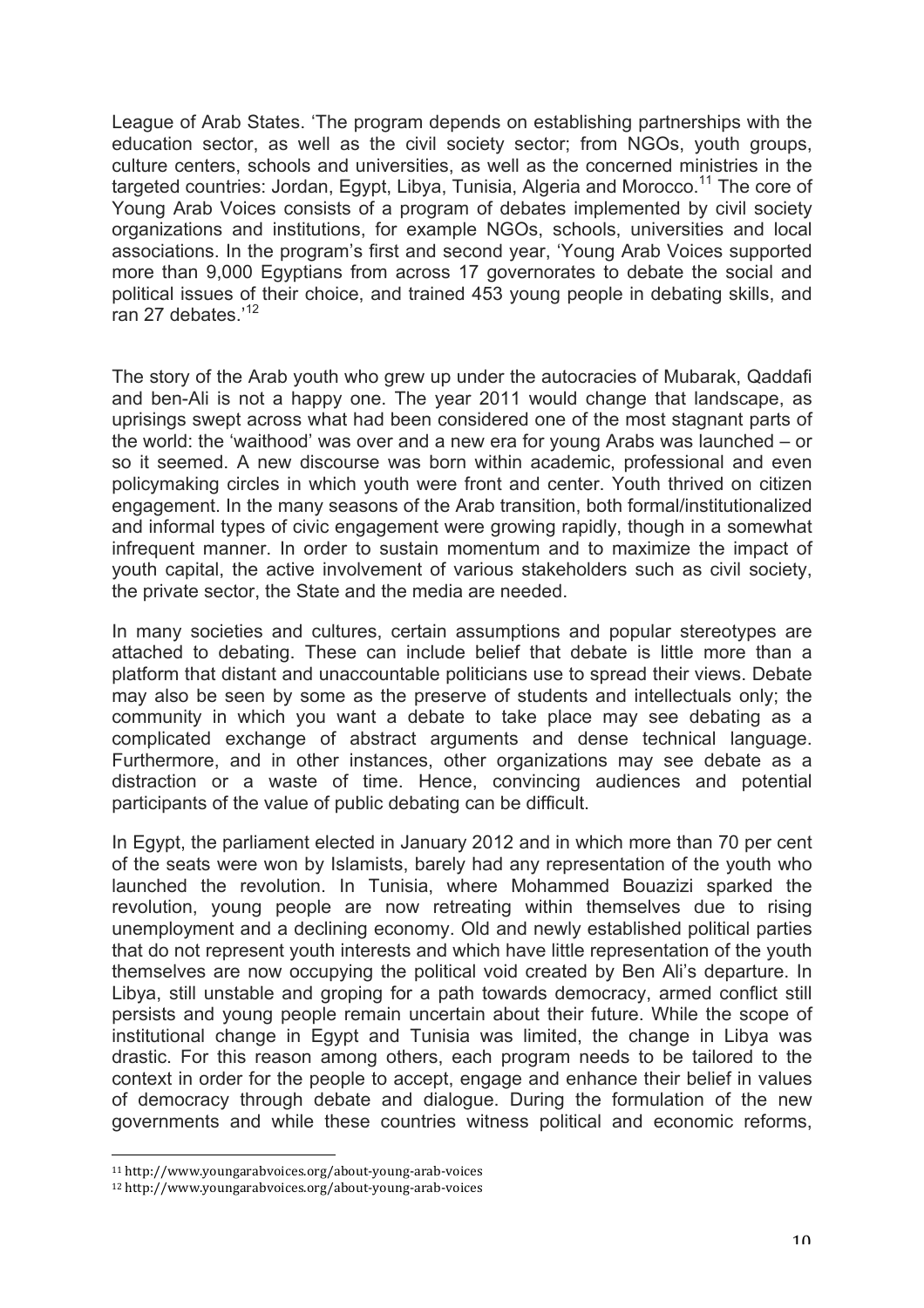young citizens must bridge over the challenges through accepting a culture of civilized debate based on the exchange of ideas and information. Prior to the changes that the Arab world had witnessed, young Arabs were not integrated into the government and were not empowered to participate. Meanwhile, the general society still does not believe that the youth are capable of playing key roles in their societies. There is no general consensus across people over the fact that there was a revolution, as some suggest calling it an uprising, awakening and/or other choice of vocabulary. However, these same people express the same needs, desires and worries about the unclear direction of where the new democratic transition is heading. Therefore, these societies are becoming more accepting of an increased participation of youth in politics. Institutions sharing similar values and common interests must partner with young citizens to share expertise and help them develop into active citizens. There is a collective sense of the need to build a new culture of debate and dialogue to empower young Arabs, eliminate the feeling of exclusion and marginalization, allow them to express their frustrations and help them exchange ideas.

In the same context, the 'Young Arab Voices' regional program aims to build on the collective sense by training people to be more effectively understood, build habits and behaviors that compel people to continue learning about the world and expand their skills on their own initiative. When addressing a diverse range of audience, members of a debate have the opportunity to develop active listening skills as well as to be introduced to new and disruptive perspective on subjects that they may have had limited awareness of. In addition, the learning process of how to analyze, criticize and advocate ideas to reason inductively and deductively, help reaching conclusions based on sound inferences. This kind of exchange encourages participants to investigate and re-examine their own views. Building on this note, the Young Arab Voices program offers a training of trainers from different countries of the Arab region such as Jordan, Libya, Tunisia, Algeria and Morocco to develop a cohort of trainers to enhance the training part of the program. The trainers develop the needed skills to organize debate sessions in their countries and play an active role in spreading a culture of debate and dialogue in their communities. In this way, Young Arab Voices provides a platform for young Arabs to voice their opinions and understand others' point of view.

The wave of youth-led transformational change processes in the Arab region has highlighted youth as a positive asset for peace and development. Many young Arabs want to speak out about the cultural and political issues affecting their lives, but may lack the opportunity or know-how. Since 2011, the Young Arab Voices program is considered one of the main initiatives that address the needs of young Arabs and increase their appetite for debate and dialogue. Through this regional program, the British Council jointly with the Anna Lindh Foundation, give young Arabs the opportunity and skills to debate and contribute to building democratic and pluralist societies. 'To date, the project has engaged thousands of young people (and hundreds of thousands more online) in Egypt, Jordan, Libya, Tunisia, Morocco and Algeria, partnering with civil society organizations and the education sector,<sup>13</sup> which makes it more active in reaching out to diverse and wide audiences.

<sup>13</sup> See more at: http://www.youngarabvoices.org/blog/young-arab-voices-feeding-jordans-appetitedebate#sthash.AkRUJgCe.dpuf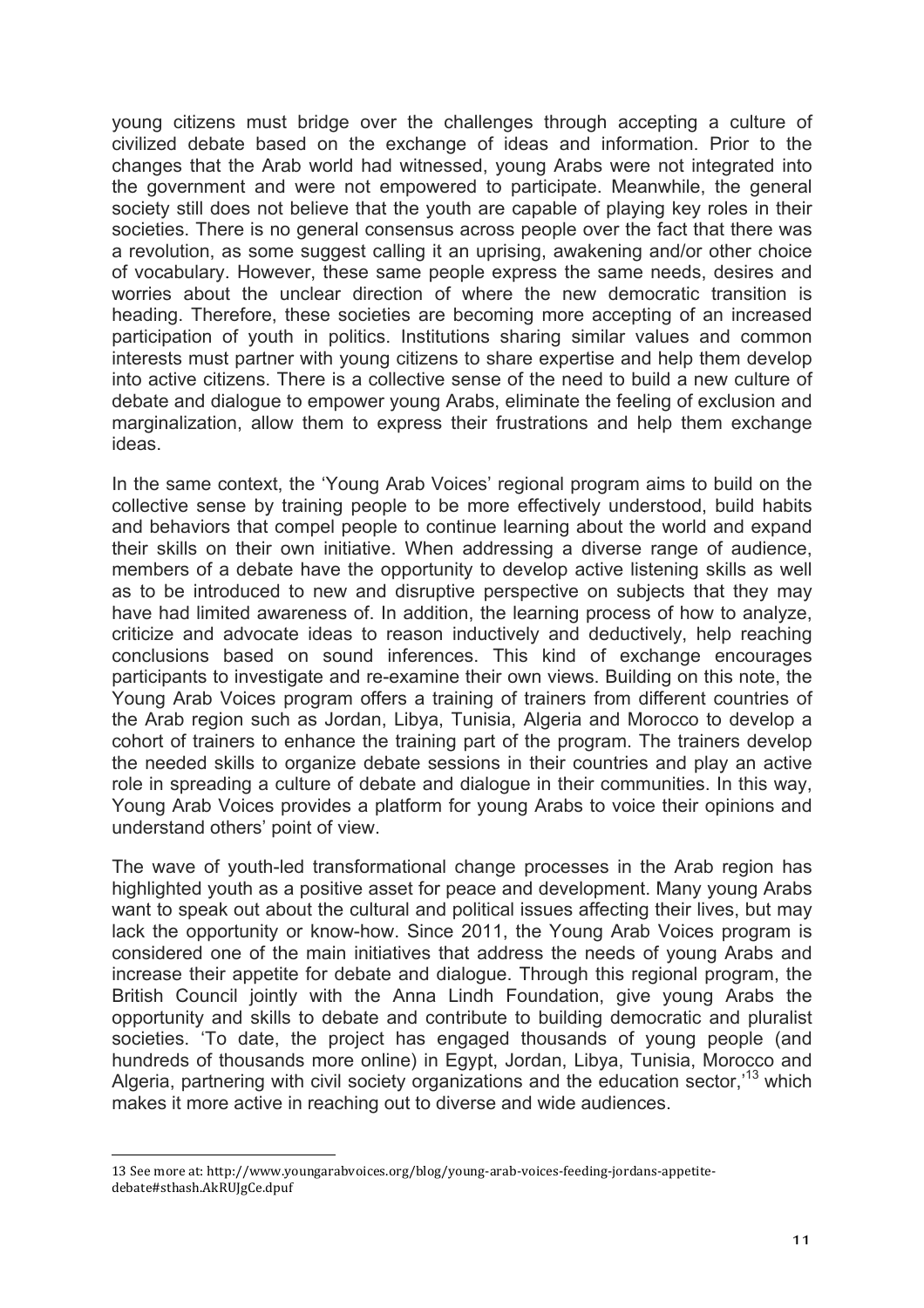While the journey is still long, many Young Arab Voices program's initiatives are under way to further spread this culture in Jordan and elsewhere in the region through schools training and competitions, TV programs, training more political parties on debate and so on. It is evident that the UK has increased efforts in using new means of communicating with and understanding other countries to make sure UK diplomacy remains highly effective in the 21st century, and the Arab region is no doubt an attraction following years of excluded and marginalized youth. '[The] prosperity of this region will come hand-in-hand with development towards more open, fair and inclusive societies.<sup>14</sup>

<sup>14</sup> UK Prime Minister's speech to the National Assembly Kuwait, d 22 February 2011,

https://www.gov.uk/government/speeches/prime-ministers-speech-to-the-national-assembly-kuwait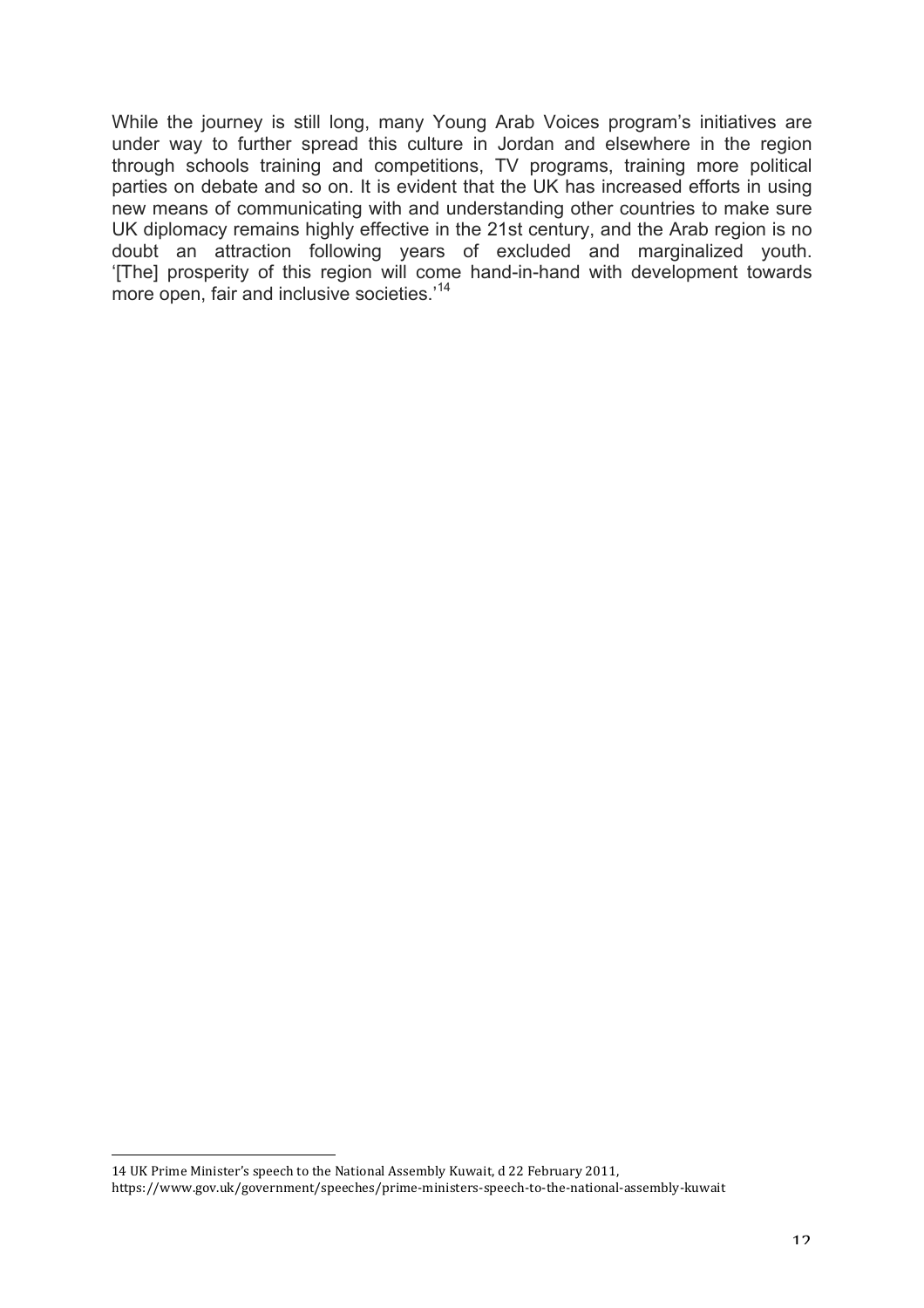## **Conclusion**

"If you talk to a man in a language he understands, that goes to his head. If you talk to him in his language, that goes to his heart." ― Nelson Mandela

Quoting Nelson Mandela in the context of this paper links to the key element of cultural diplomacy, which is the exchange of ideas of common values. Cultural initiatives that become integrated into the life of the host country have the strongest and most lasting impact. This impact is due to bridging over any resentments or resistance by host countries, hence creating a culture of common values of dialogue and democracy. When cultural diplomacy addresses the people of the host country by their own language, culture and background, it is most effective and successful.

Successful cultural diplomacy also taps into local cultural or historical traditions, pointing up the connections between a country and another. It is a key element in cultural diplomacy to engage local partners. It is when people speak their own voice and language about the positives and negatives of their lives that cultural diplomacy's agenda is best achieved and accomplished. Only through a process of civic discourse, respect and argument can this discourse serve any purpose.

The vehicle used to deliver the agenda to a targeted audience mostly defines the agent delivering cultural diplomacy. Having English as a language spoken by most citizens in the world, the UK, through the British Council, had maintained a successful presence in many countries promoting UK values. Many perceive English as the language of opportunity, of science and technology, of law, medicine, and business. If this language is not completely understood, messages could be lost in translation and individuals will find it difficult to reflect on their views and express their voices. Therefore, there is a reason in the Arab world in particular to have a much greater selection of translations into certain languages, most notably Arabic, for all those who do not learn English. This aspect had served the British Council very well by enhancing the skills of citizens of Arab countries in order to empower their capabilities to be part of the process of change and reform in their countries. The British Council's approach to partner with local entities has served as a tool for citizens to engage with each other as well as the affairs of society. The ancient principles of advocacy are a reminder of how each individual has a part to play in civic engagement. Advocacy can improve and resuscitate civil society, and in turn, it can improve democracy.

From 2010 to present day, civil society activism and a new culture of political protest have brought about dramatic change in the Middle East. The Arab uprising has challenged the frontiers of political protest and discourse throughout the world. The Arab uprising shows that long-term political and economic reform gives people a greater stake in their societies. Many Arab countries have recognized this and the UK works with them to support their own efforts and encourage them to continue to play a positive role in the wider region. As much as political and economic reform at policy level is important, creating platforms for citizens to become active citizens is essential. It is when citizens feel part of the change and the reform process, stability is mostly granted. As demonstrated earlier, a prime example of such is the joined efforts of the British Council and the Anna Lindh Foundation, co-financed by the UK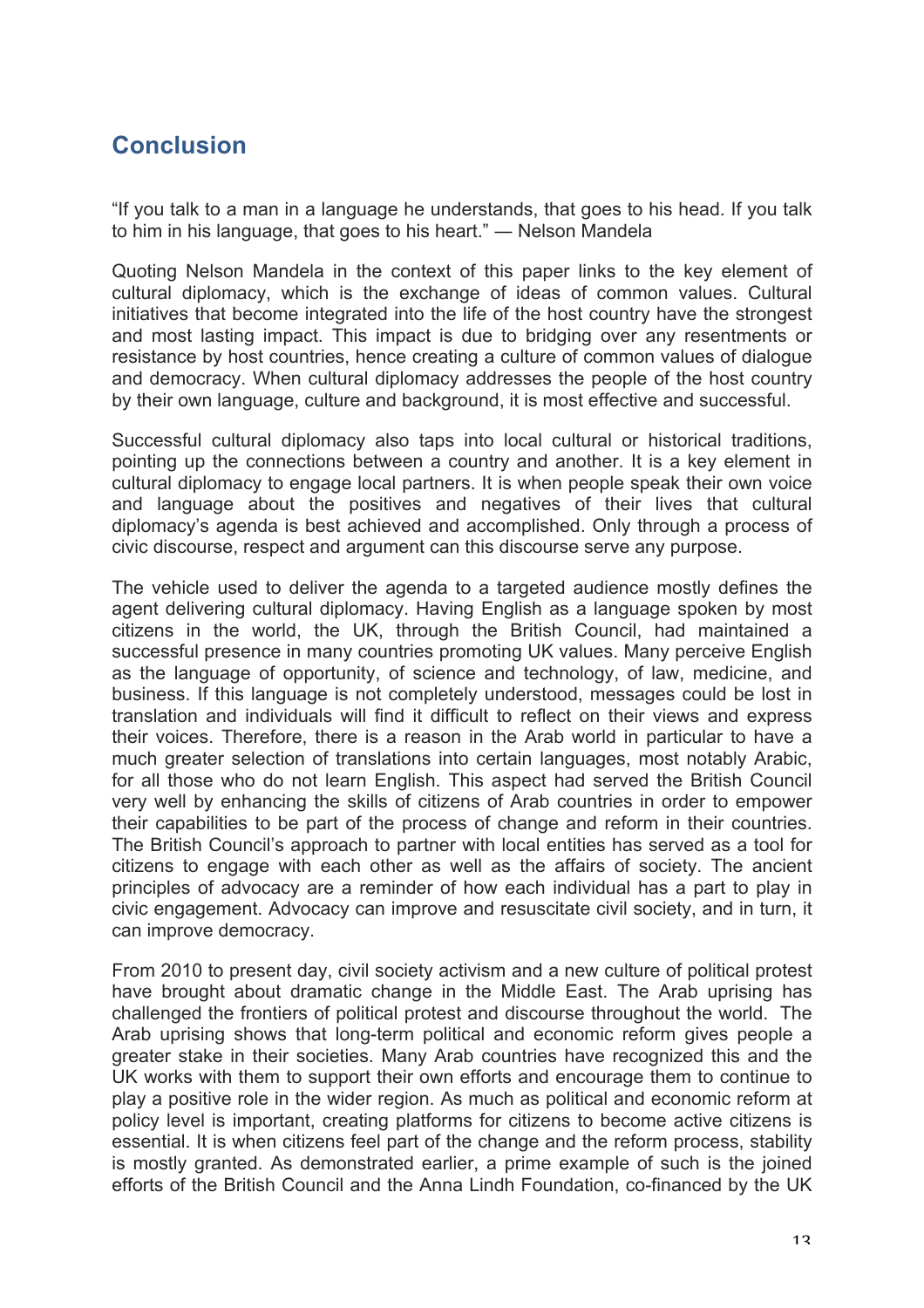government's Arab Partnership Initiative, in bringing tools of which citizens of the Arab world can engage within each other and across the countries of that region. The 'Young Arab Voices' regional project creates opportunities for debating in events scheduled in various places across the region. The project offers public debates around the role of youth in shaping local public policies in the Moroccan cities for example, a public debate and training for secondary school students in Algeria, a high profile public debate in the Libyan capital, two public debates in Egyptian cities, a two days debate tournament and a rap slam debate battle concert in Alexandria and culminating in the Tunisian capital with an intensive three days debate competition, in addition to various debates in other countries in the region.

'There is nothing to be feared, and much to be gained, from the growing diversity in international centres of culture around the world. This opens up new opportunities for Britain.' <sup>15</sup> Nowhere more than the Arab world today does the UK have the opportunity to engage and promote its values and create a culture of debate and dialogue that ultimately achieves instructive participation and democracy. Today, the UK continues to give practical support to these countries, which have experienced revolution and change, while respecting those changing through evolution. From Tunisia to Burma, the set of values: free speech, free enterprise, the rule of law, freedom of expression and so on are common values across cultures, and promoting these values continue to inspire people seeking change in their own political and private lives. People of the Arab world need to be globally connected and locally engaged, and 2013 has been a year in which the importance and the value of diplomacy have been fully demonstrated.

<sup>&</sup>lt;sup>15</sup> Rt Hon. William Hague MP - Secretary of State for foreign and commonwealth affairs, Influence and attraction report, Culture and the race for soft power in the 21st century, published by the British council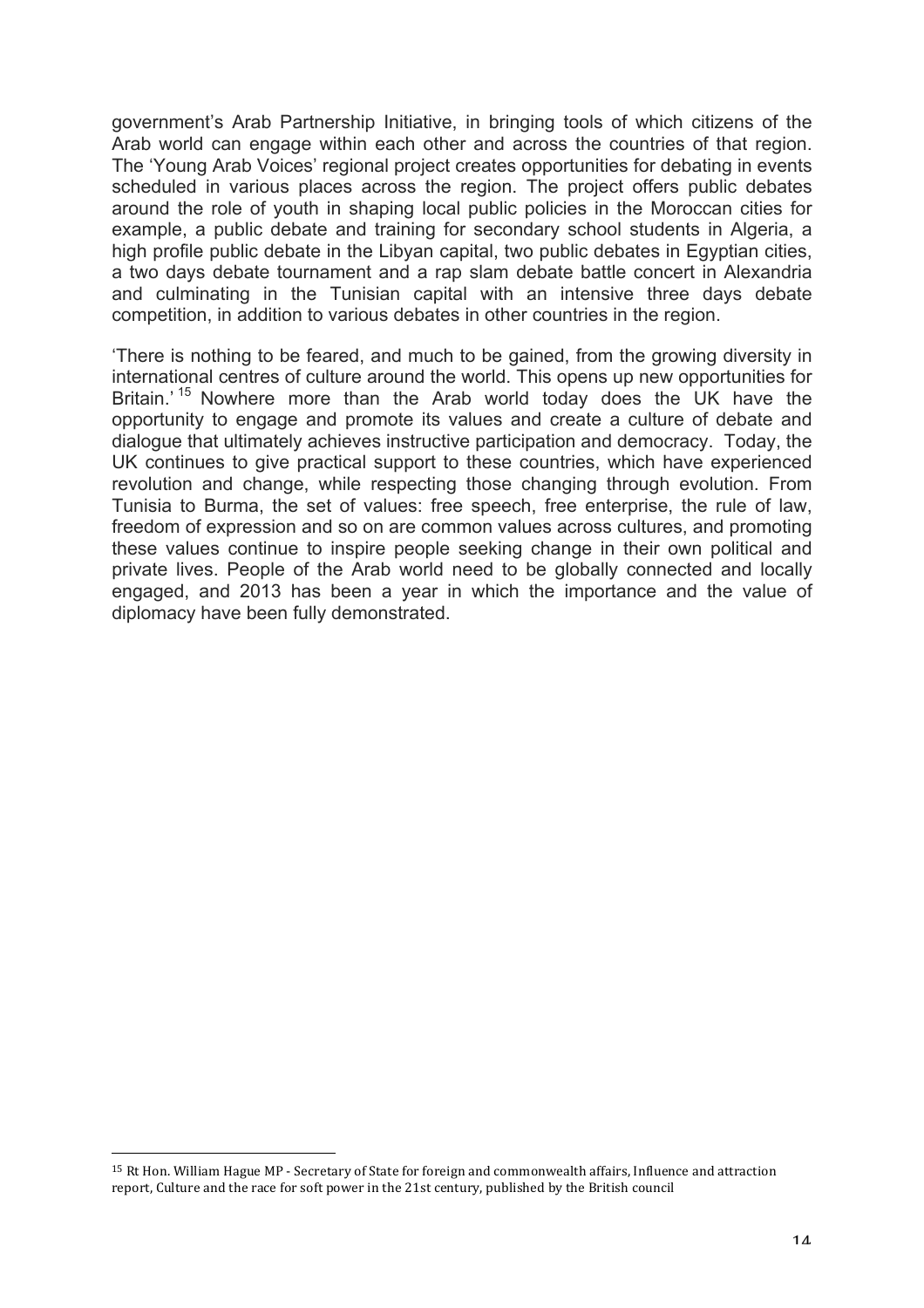## **References**

- "Culture Communicates: Diplomacy that Works", *Cynthia Schneider*, *in The New Public Diplomacy:* Soft Power in International Relations, Palgrave Macmillan, 2006.
- The Future of Power, *Nye, Joseph S. Jr., 2011, Public Affairs Books Chapter 1-4*
- The Case for Cultural Diplomacy Engaging Foreign Audiences, *Finn, Helena K., , Foreign Affairs, Vol. 82, No. 6 (Nov. - Dec., 2003), pp. 15-20*
- Knack Sand Keefer, *P* (1997) 'Does Social Capital Have an Economic Payoff? A Cross-*Country Investigation' The Quarterly Journal of Economics 112:4 pp.1251-1288*
- "Cultural Diplomacy: Hard to Define, but You'd Know It If You Saw It", *Cynthia Schneider*, *Brown Journal of World Affairs, Fall 2006, vol.13.1. 1*
- 'A Certain Idea of Britain': *British Cultural Diplomacy in the Middle East, 1945-57,* Vaughan, James R., Summer 2005, Vol 19 Issue 2
- "Diplomacy that Works: 'Best Practices in Cultural Diplomacy,'" *Cynthia Schneider,*  white paper published by the Center for Arts and Culture, Washington D.C., 2003
- The First Resort of Kings: American Cultural Diplomacy in the Twentieth Century, *Arndt*, *Richard T., 2007 paperback, Potomac Books, Inc. Washington DC, ISBN 1-57488-587-1. Chapter 1-5*

#### **Articles**

- Voices of the People, *Post-war Reconstruction and Development Unit, University of York,* published by the British Council, Paul Howson, Peter Jenkinson, Shelagh Wright
- Influence and attraction report, *Culture and the race for soft power in the 21st century*, *RT* Hon. William Hague MP, Secretary of State for Foreign and Commonwealth Affairs, *published by the British council*
- The Revolutionary Promise: Youth Perceptions in Egypt, Libya and Tunisia, The American University in Cairo, John D. Gerhart Center for Philanthropy and Civic Engagement, British Council 2013
- Globalization and Cultural Diplomacy, *Feigenbaum, Harvey B., Center for Arts and Culture Issue Paper, November 2001*
- Public Debating in Principle and Practice, *developed by the International Debate and Education Association (IDEA), especially for the Young Arab Voices Regional Programme.* Text adapted from: Argument and Audience: Presenting Debates in Public Settings by Ken *Broda-Bahm, Daniela Kempf and William Driscoll, IDEA Press, 2004, The Role of Advocacy*